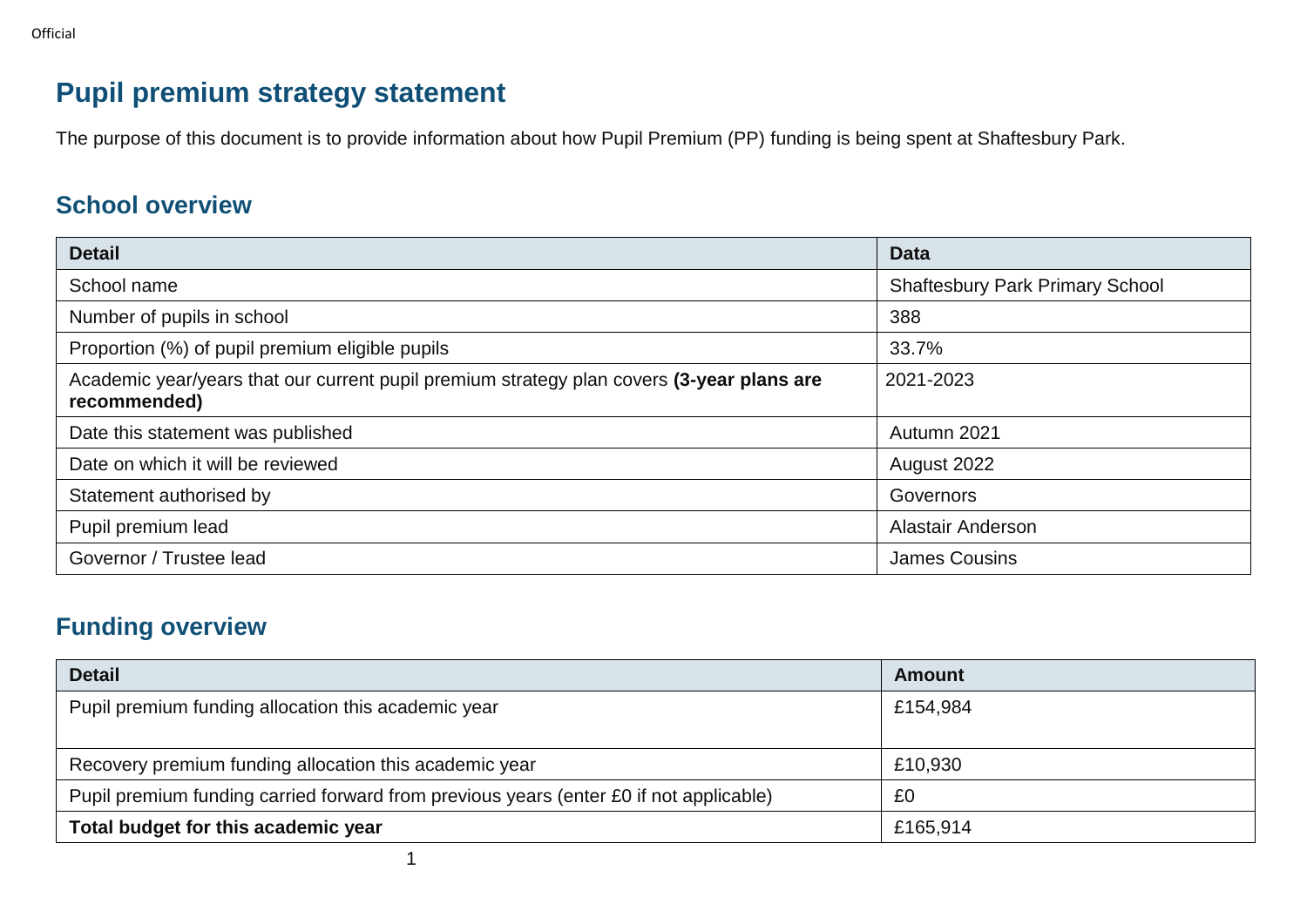| If your school is an academy in a trust that pools this funding, state the amount available to your |  |
|-----------------------------------------------------------------------------------------------------|--|
| school this academic year                                                                           |  |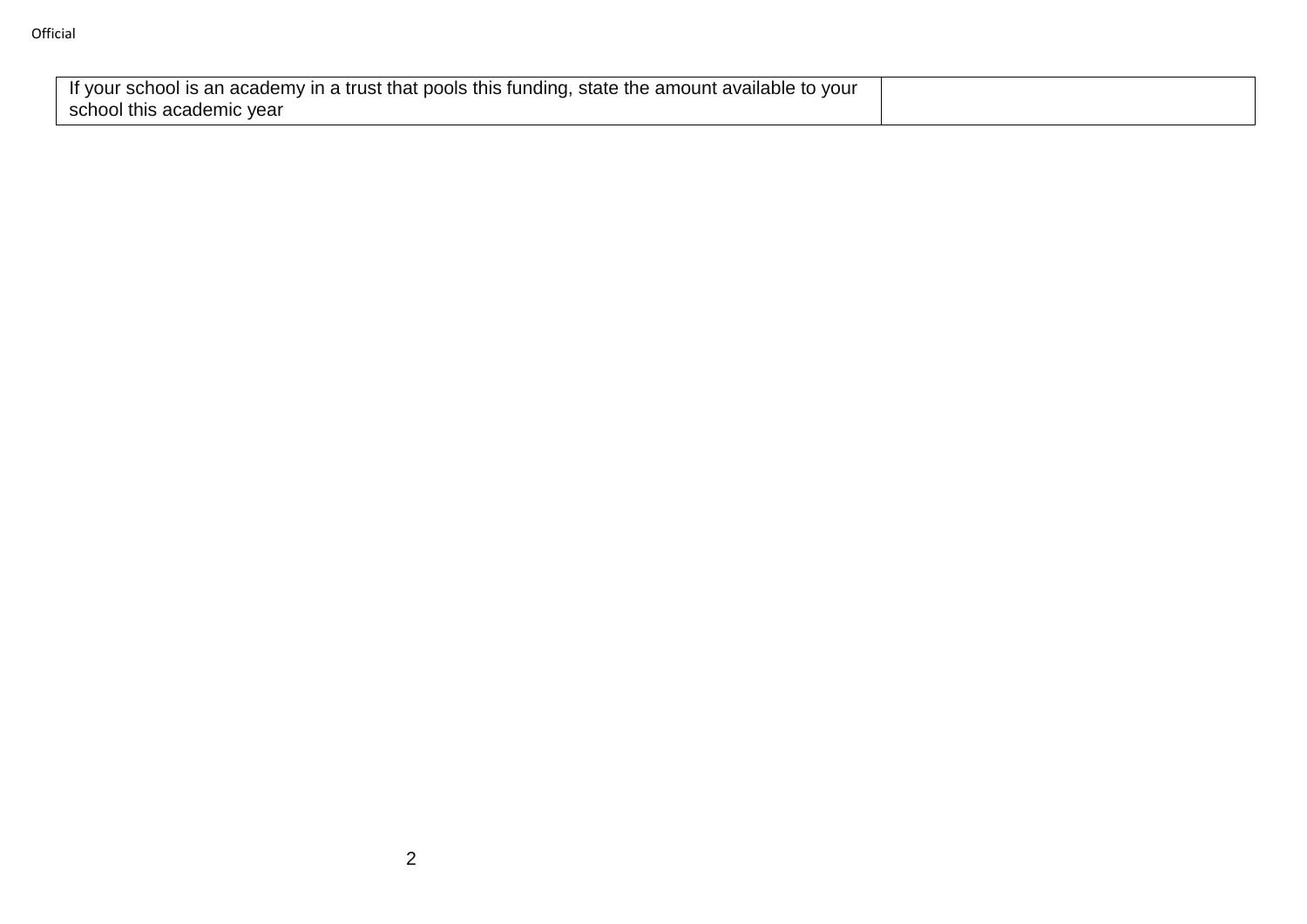# **Part A: Pupil premium strategy plan**

### **Statement of intent**

*The identification of pupil premium supports the school in ensuring that all pupils needs are met accurately. There is a disparity between not only the academic outcomes of pupil premium pupil at the end of year 6 but also wider social and attendance issues that can persists into secondary school and later life.*

*As an inclusive school we believe that all children have the right for both their social and academic needs to be met. Teaching staff were asked*  to identify factors they had experience of for pupil premium children that they felt had an impact on their progress in school. Engaging teachers in *the specific issues they felt had impact on outcomes allowed the senior leadership team and link governor to identify whole school trends and individual needs that would support progress.*

*The ideal outcome for pupils is that they have their needs met appropriately to be able to engage in their education and reach their maximum potential. It is important to identify within this that the category of pupil premium is not synonymous with lower attainment and vice-versa. There are also whole school interventions and structures that the school adopts which improve the outcomes for all pupils including pupil premium pupils.*

*The key principles for the strategy are:*

- *Know the pupil,*
- *Provide appropriate academic support to enable access to high quality teaching,*
- *Ensure the curriculum is designed to support, and additional structures are in place and accessible for pupils' social and emotional needs,*
- *Remove financial barriers to wider curriculum offers,*
- *Enable children to think about their world, enlarge their world and change their world.*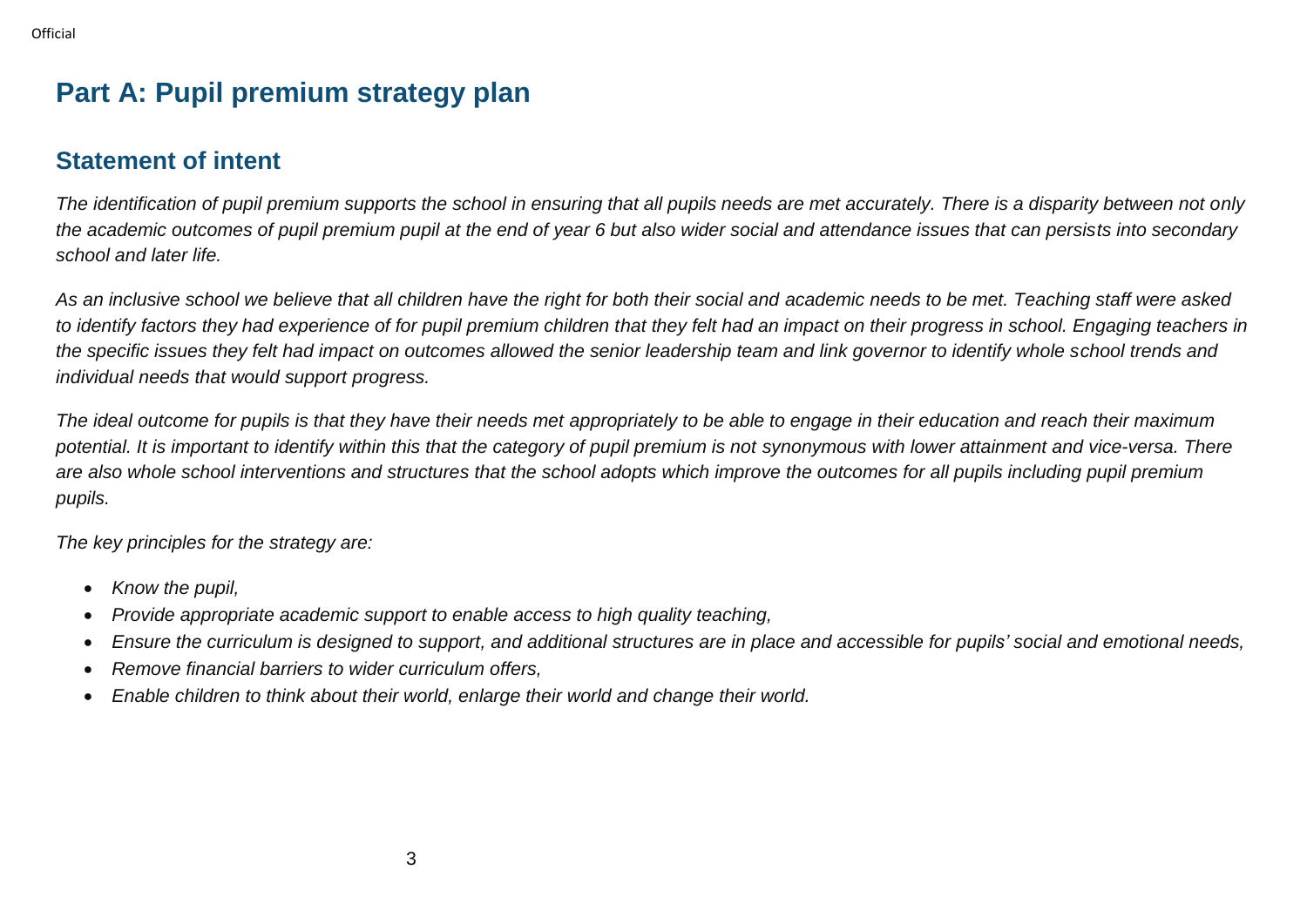#### **Current Numbers and percentages of pupils eligible for Pupil Premium funding.**

| Key group         | Number of Pupil Premium eligible students | percentage of students |
|-------------------|-------------------------------------------|------------------------|
| Whole school      | 131/388                                   | 33.7%                  |
| Reception         | 17/43                                     | 39.5%                  |
| Year 1            | 16/50                                     | 32%                    |
| Year 2            | 22/48                                     | 45.8%                  |
| Year <sub>3</sub> | 11/46                                     | 23.9%                  |
| Year 4            | 14/39                                     | 35.8%                  |
| Year 5            | 16/53                                     | 30.1%                  |
| Year <sub>6</sub> | 17/45                                     | 37.7%                  |
| SEND              | 34/63                                     | 53.9%                  |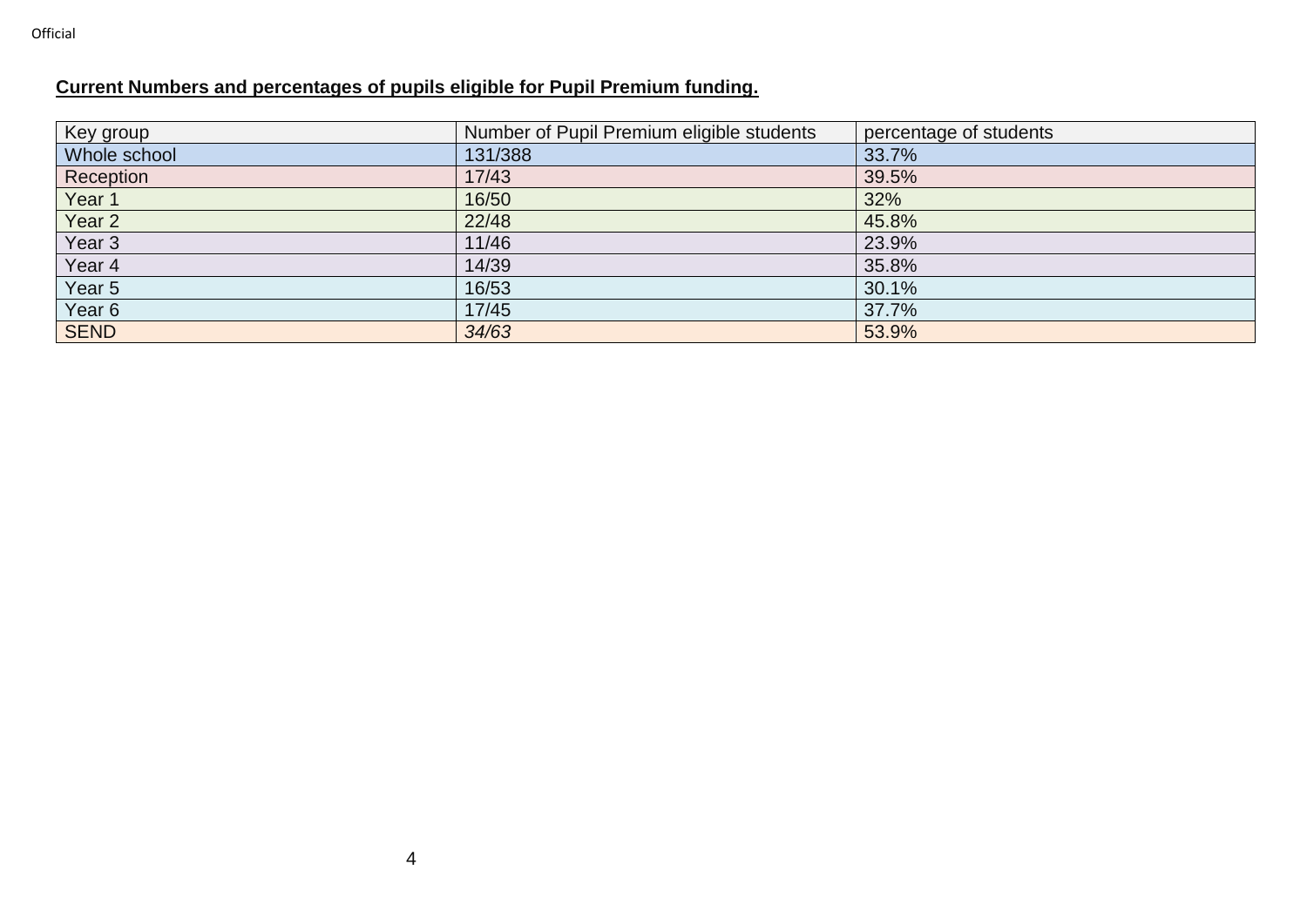# **Challenges**

This details the key challenges to achievement that we have identified among our disadvantaged pupils.

| <b>Challenge</b><br>number | <b>Detail of challenge</b>                                                                                                                                                                                                                                                                                                                                                                                                                                                                       |                                                                                                        |     |            |              |  |  |
|----------------------------|--------------------------------------------------------------------------------------------------------------------------------------------------------------------------------------------------------------------------------------------------------------------------------------------------------------------------------------------------------------------------------------------------------------------------------------------------------------------------------------------------|--------------------------------------------------------------------------------------------------------|-----|------------|--------------|--|--|
|                            |                                                                                                                                                                                                                                                                                                                                                                                                                                                                                                  | The attendance and punctuality of disadvantaged pupils is worse than that of non-disadvantaged pupils. |     |            |              |  |  |
|                            | The challenge is to work with parents to ensure that children attend school on time and regularly. Through regular punctual<br>attendance pupils will be able to access more of the curriculum and engage in being a greater part of the class. In February<br>2015, the DfE published a report 'The link between absence and attainment at KS2 and KS4' establishing the link between<br>attendance and attainment.                                                                             |                                                                                                        |     |            |              |  |  |
|                            | Our current figures for attendance are better than the average national statistics on attendance for both FSM 6 (pupils that<br>have been eligible for free school meals in the last 6 years and are included in our funding) and non-FSM 6. However, there is<br>a difference between our non-FSM and FSM pupils. It is also important to identify that these are individual pupils in our school<br>and that their attendance and punctuality can have an impact on their individual outcomes. |                                                                                                        |     |            |              |  |  |
|                            |                                                                                                                                                                                                                                                                                                                                                                                                                                                                                                  | National primary 2018-2019<br>Current (September 2021)                                                 |     |            |              |  |  |
|                            |                                                                                                                                                                                                                                                                                                                                                                                                                                                                                                  | Authorised<br>Unauthorised                                                                             |     | Authorised | Unauthorised |  |  |
|                            | FSM 6 average<br>absence                                                                                                                                                                                                                                                                                                                                                                                                                                                                         | 9.5                                                                                                    | 7.2 | 7.3        | 4.9          |  |  |
|                            | Non-FSM 6 average<br>absence                                                                                                                                                                                                                                                                                                                                                                                                                                                                     | 10.41<br>4.2<br>4.2<br>1.78                                                                            |     |            |              |  |  |
|                            | Number of pupils with more than 10 late marks<br>Average number of late marks                                                                                                                                                                                                                                                                                                                                                                                                                    |                                                                                                        |     |            |              |  |  |
|                            | FSM <sub>6</sub>                                                                                                                                                                                                                                                                                                                                                                                                                                                                                 | 2.0                                                                                                    |     | 8 pupils   |              |  |  |
|                            | Non-FSM 6                                                                                                                                                                                                                                                                                                                                                                                                                                                                                        | 0.71                                                                                                   |     | 4 pupils   |              |  |  |
|                            |                                                                                                                                                                                                                                                                                                                                                                                                                                                                                                  |                                                                                                        |     |            |              |  |  |
| 2                          | There is larger percentage of the pupils identified as FSM6 on the SEN register than typical across the school. This means<br>that there will be pupils who not only need additional support for their specific learning needs but also, they may need addi-<br>tional tailored or focus work to support progress.                                                                                                                                                                               |                                                                                                        |     |            |              |  |  |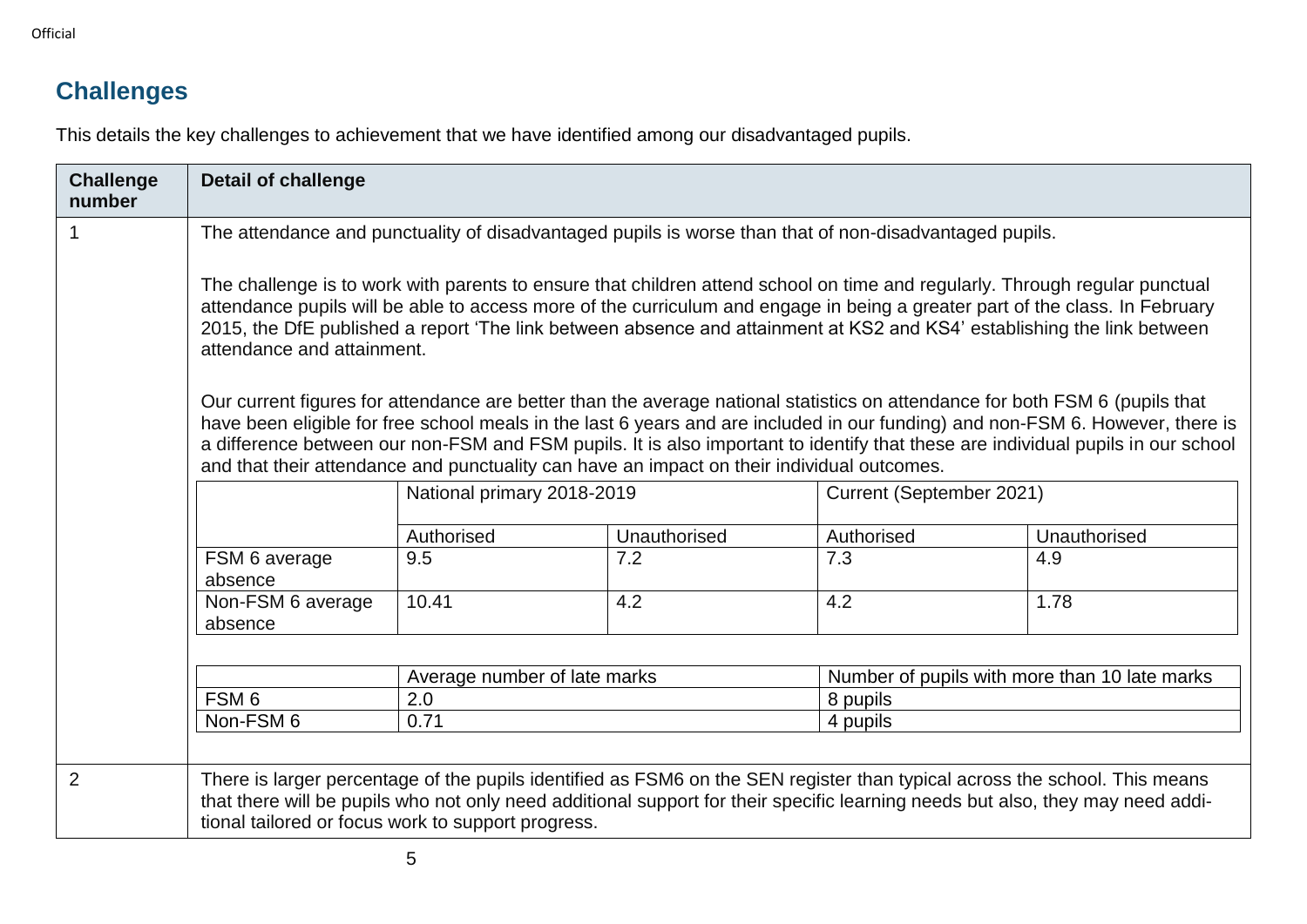$\mathbf{I}$ 

| School.         |         |     | Pupils that are identified as pupil premium have lower attainment levels across school than those not identified as pupil pre-<br>mium. Pupil premium children as a cohort make good progress at Shaftesbury Park Primary School. At times the progress<br>that they make is more significant than pupils not identified as pupil premium, however this is not consistent and the attain-<br>ment gap persists. These academic outcomes are present at each phase of primary education at Shaftesbury Park Primary |                              |     |                              |           |
|-----------------|---------|-----|--------------------------------------------------------------------------------------------------------------------------------------------------------------------------------------------------------------------------------------------------------------------------------------------------------------------------------------------------------------------------------------------------------------------------------------------------------------------------------------------------------------------|------------------------------|-----|------------------------------|-----------|
|                 |         |     | passed the phonics screening in 2020                                                                                                                                                                                                                                                                                                                                                                                                                                                                               |                              |     |                              |           |
| PP eligible     |         | 60% |                                                                                                                                                                                                                                                                                                                                                                                                                                                                                                                    |                              |     |                              |           |
| Not PP eligible |         | 89% |                                                                                                                                                                                                                                                                                                                                                                                                                                                                                                                    |                              |     |                              |           |
|                 |         |     | % at Age related expectation for                                                                                                                                                                                                                                                                                                                                                                                                                                                                                   | % at Age related expectation |     | % at Age related expectation |           |
|                 | reading |     |                                                                                                                                                                                                                                                                                                                                                                                                                                                                                                                    | for writing                  |     | for maths                    |           |
|                 | Non-PP  |     | PP                                                                                                                                                                                                                                                                                                                                                                                                                                                                                                                 | Non-PP                       | PP  | Non-PP                       | <b>PP</b> |
| Whole<br>school | 78%     |     | 70%                                                                                                                                                                                                                                                                                                                                                                                                                                                                                                                | 75%                          | 64% | 79%                          | 65%       |
| Y1              | 74%     |     | 82%                                                                                                                                                                                                                                                                                                                                                                                                                                                                                                                | 74%                          | 53% | 77%                          | 71%       |
| <b>Y2</b>       | 68%     |     | 63%                                                                                                                                                                                                                                                                                                                                                                                                                                                                                                                | 75%                          | 75% | 75%                          | 75%       |
| <b>Y3</b>       | 80%     |     | 75%                                                                                                                                                                                                                                                                                                                                                                                                                                                                                                                | 76%                          | 58% | 76%                          | 67%       |
| Y4              | 82%     |     | 67%                                                                                                                                                                                                                                                                                                                                                                                                                                                                                                                | 76%                          | 57% | 94%                          | 81%       |
| Y5              | 83%     |     | 67%                                                                                                                                                                                                                                                                                                                                                                                                                                                                                                                | 79%                          | 81% | 88%                          | 57%       |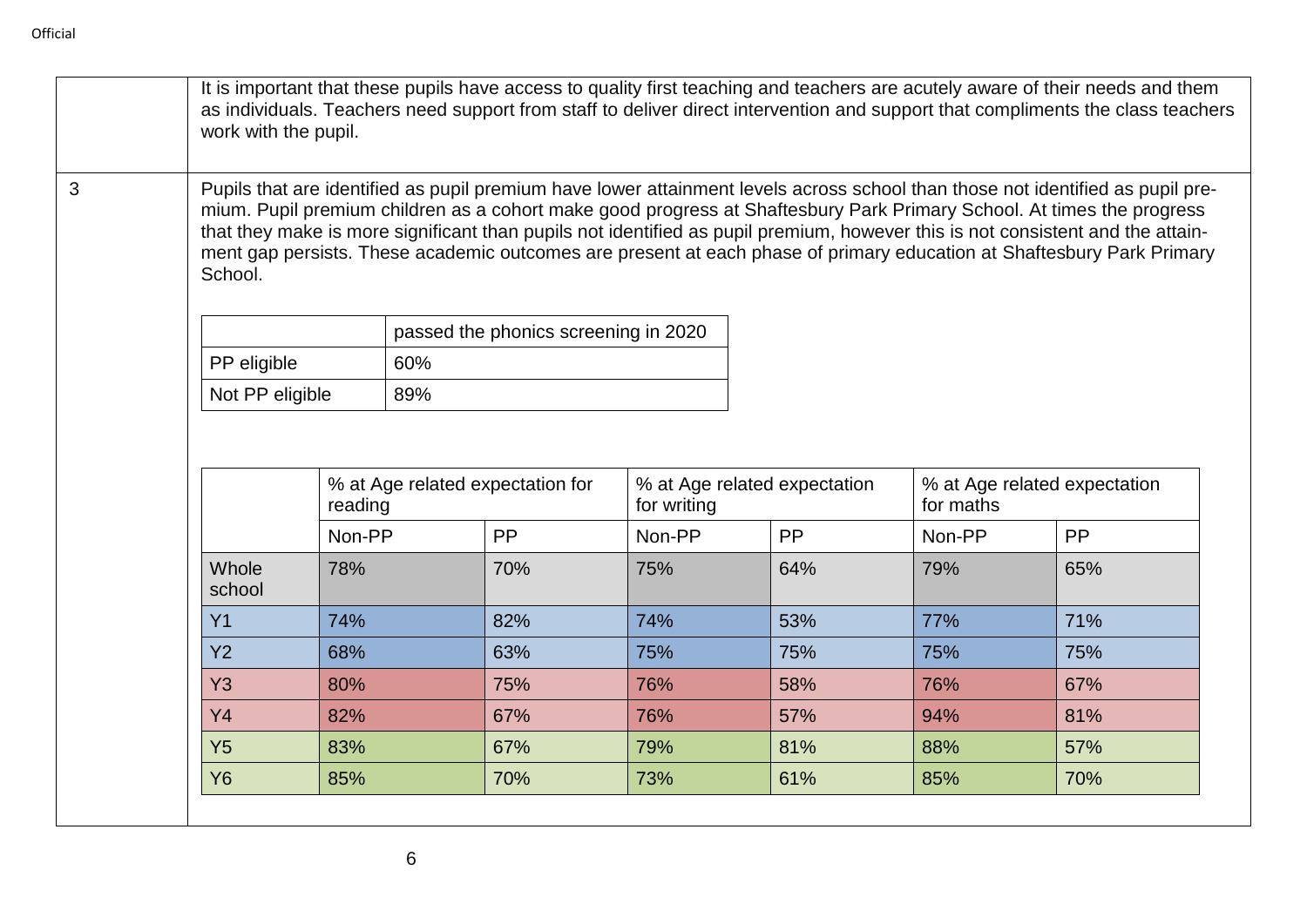|   | and Writing respectively.                                                                                                                                                                                                                                                                         |             |                |             |         | Across all the year groups in 11/18 cases PP groups made faster progress than non-Pupil Premium pupils. As a whole school<br>the Pupil Premium group closed the gap by 15% and 10% in number of pupils at age related expectation (ARE) in Reading                                                                                                                                                                                                                                                                                                                                                                                                     |  |  |
|---|---------------------------------------------------------------------------------------------------------------------------------------------------------------------------------------------------------------------------------------------------------------------------------------------------|-------------|----------------|-------------|---------|--------------------------------------------------------------------------------------------------------------------------------------------------------------------------------------------------------------------------------------------------------------------------------------------------------------------------------------------------------------------------------------------------------------------------------------------------------------------------------------------------------------------------------------------------------------------------------------------------------------------------------------------------------|--|--|
| 4 | There is a higher proportion of pupil premium children that are receiving reflection sheets in comparison to those not identified<br>as pupil premium. This may be related to the wider range issues that children have in their lives and the pressures that they<br>feel on a day to day basis. |             |                |             |         |                                                                                                                                                                                                                                                                                                                                                                                                                                                                                                                                                                                                                                                        |  |  |
|   | side the academic and social support we provide.                                                                                                                                                                                                                                                  |             |                |             |         | It is important that these two aspects are well covered in this area of challenge, that children are able to regulate behaviour<br>within the school and also that there is a group that works alongside the school in which pupils are able to access to identify<br>their own needs. It is also important to identify that there can be a causal effect between academic engagement and negative<br>behaviours. Where pupils' needs are not met they can disengage more from their lessons. This may subsequently link to<br>lower academic outcomes. To address this, it is important that school has embedded systems that support and work along- |  |  |
|   |                                                                                                                                                                                                                                                                                                   | 2017-<br>18 | $2018 -$<br>19 | 2019-<br>20 | 2020-21 |                                                                                                                                                                                                                                                                                                                                                                                                                                                                                                                                                                                                                                                        |  |  |
|   | % of behaviour incidents at-<br>tributed to FSM 6 eligible pupils                                                                                                                                                                                                                                 | 54          | 43             | 53          | 36      |                                                                                                                                                                                                                                                                                                                                                                                                                                                                                                                                                                                                                                                        |  |  |
|   | % of pupils identified as FSM 6<br>in school                                                                                                                                                                                                                                                      | 34%         | 27%            | 28%         | 34%     |                                                                                                                                                                                                                                                                                                                                                                                                                                                                                                                                                                                                                                                        |  |  |
| 5 | compared with those that have these experiences.                                                                                                                                                                                                                                                  |             |                |             |         | Pupils identified as pupil premium may have reduced opportunities to engage with wider cultural events and activities due to<br>financial constraints. The curriculum we use has a topic approach to develop as much of a broad, international and connected<br>knowledge base. However, without some of the hands on and real-world experiences pupils will be at a disadvantage                                                                                                                                                                                                                                                                      |  |  |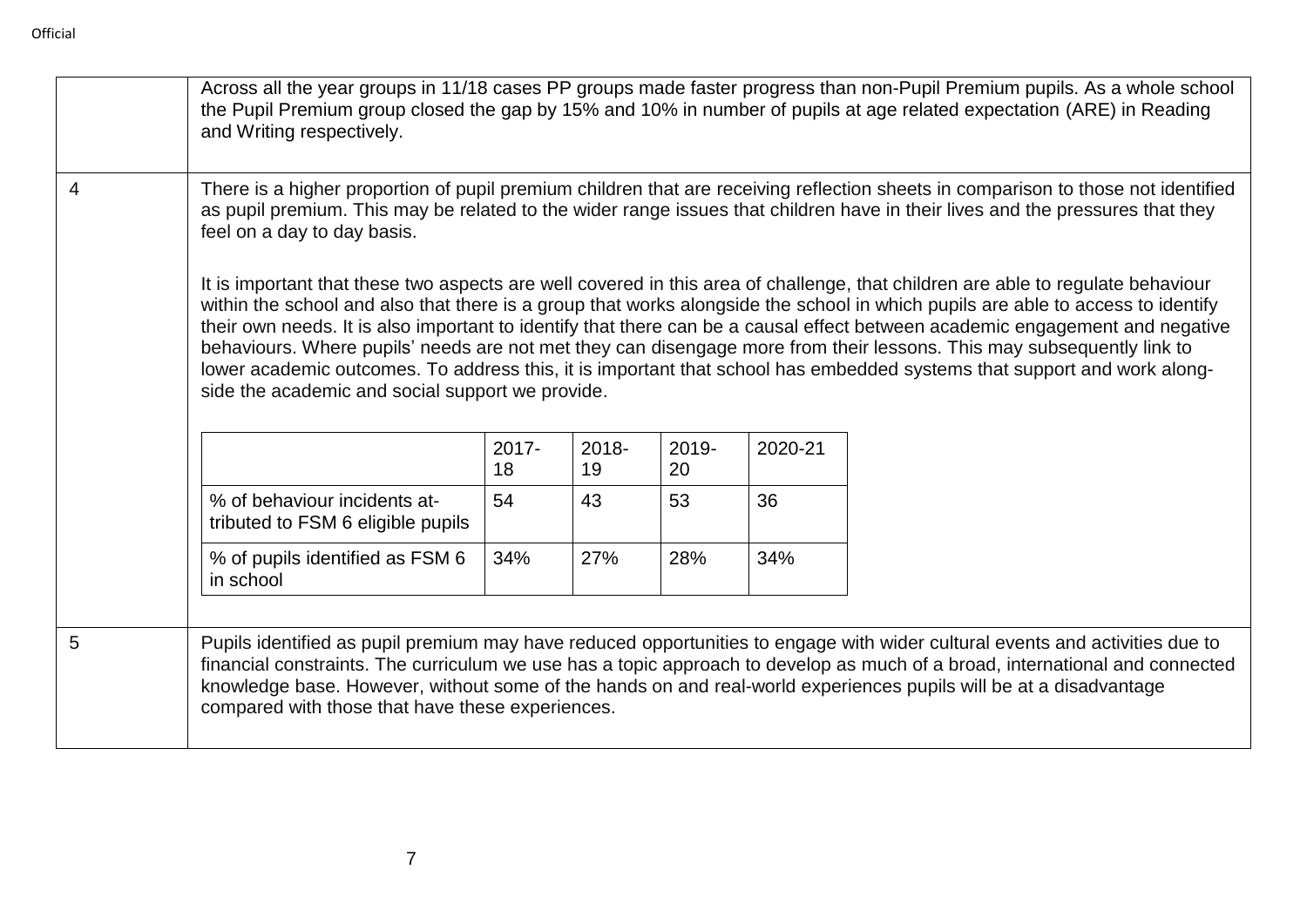Official

## **Intended outcomes**

This explains the outcomes we are aiming for **by the end of our current strategy plan**, which are intended to address the challenges identified above, and how we will measure whether they have been achieved.

| <b>Intended outcome</b>                                                                                                                                                                                                                                                    | <b>Success criteria</b>                                                                                                                                                                                                                                                                                                                                                                     |
|----------------------------------------------------------------------------------------------------------------------------------------------------------------------------------------------------------------------------------------------------------------------------|---------------------------------------------------------------------------------------------------------------------------------------------------------------------------------------------------------------------------------------------------------------------------------------------------------------------------------------------------------------------------------------------|
| Improve attendance of all pupil and close the gap for PP pupils                                                                                                                                                                                                            | See table below for targets                                                                                                                                                                                                                                                                                                                                                                 |
| Ensure appropriate provision meets the needs of PP pupils with<br><b>SEND</b>                                                                                                                                                                                              | Individual plans identify specific challenges for individuals and smart<br>targets have are met.                                                                                                                                                                                                                                                                                            |
|                                                                                                                                                                                                                                                                            | Data will be collected on the percentage of smart targets achieved<br>each year for these pupils and compared.                                                                                                                                                                                                                                                                              |
|                                                                                                                                                                                                                                                                            | SENCo and Assistant SENCo to monitor appropriate challenge of<br>targets.                                                                                                                                                                                                                                                                                                                   |
| Improve the percentage of all pupils passing the phonics screening<br>and close the attainment gap for PP eligible pupils in each year group.<br>Increase the percentage of PP eligible pupils in KS1 and KS2<br>attaining both age related expectation and greater depth. | The percentage of pupils passing the phonics screening increases<br>each year, including the percentage of PP eligible pupils. The<br>percentage of PP eligible pupils passing the screening will exceed<br>the national average for all pupil by 2023.                                                                                                                                     |
|                                                                                                                                                                                                                                                                            | The percentage of pupils passing attaining ARE increases each<br>year, including the percentage of PP eligible pupils. The percentage<br>of PP eligible pupils achieving ARE in KS1 and KS2 is in line with<br>national for all pupils by 2023. The percentage of KS2 PP eligible<br>pupils achieving greater depth is in in line with national for all pupils<br>by the 2023.              |
| All pupils can manage their behaviour within the setting                                                                                                                                                                                                                   | Data for total number of reflection sheets in currently not a useful<br>tool for comparison due to the reduced school attendance over the<br>past 2 years. The success criterion therefore is to see a reduction in<br>the total number of reflections sheets as a total each term (terms<br>compared with like over the next 3 years) and a year on year<br>decrease in reflection sheets. |
| All pupils have a broad curriculum with enhanced learning<br>opportunities.                                                                                                                                                                                                | A programme of high-quality trips is established for all pupils. All PP<br>eligible children to access a residential trip in either Year 3&4 and<br>Y5&6.                                                                                                                                                                                                                                   |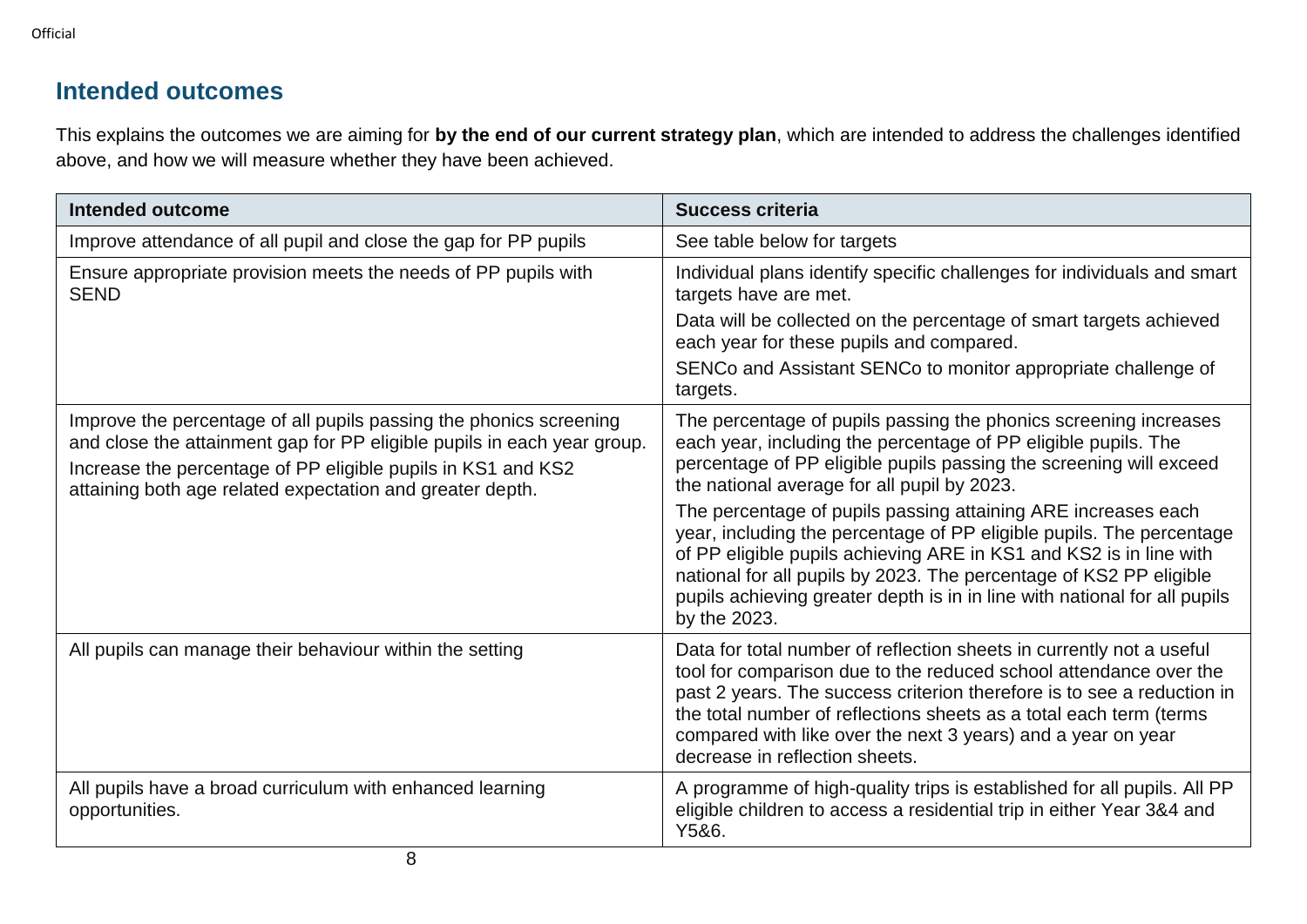This table shows the aim for reducing the percentage of authorised and unauthorised absences of pupils eligible for PP funding and those not eligible, whilst reducing the gap between them.

| Percentage of   | National primary 2018-2019 |              | Current (September 2021) |              | Summer 2022 |              | Summer 2023 |              |
|-----------------|----------------------------|--------------|--------------------------|--------------|-------------|--------------|-------------|--------------|
| authorised and  | Authorised                 | Unauthorised | Authorised:              | Unauthorised | Authorised  | Unauthorised | Authorised  | Unauthorised |
| unauthorised    |                            |              |                          |              |             |              |             |              |
| absences        |                            |              |                          |              |             |              |             |              |
| FSM 6 Average   | 9.5                        | 7.2          | 7.3                      | 4.9          | 6.0         | 4.0          | 4.5         | 2.5          |
| absence         |                            |              |                          |              |             |              |             |              |
| Non FSM 6       | 10.41                      | 4.2          | 4.2                      | 1.78         | 3.5         | 1.5          | 3.0         | 1.0          |
| average absence |                            |              |                          |              |             |              |             |              |
|                 |                            |              |                          |              |             |              |             |              |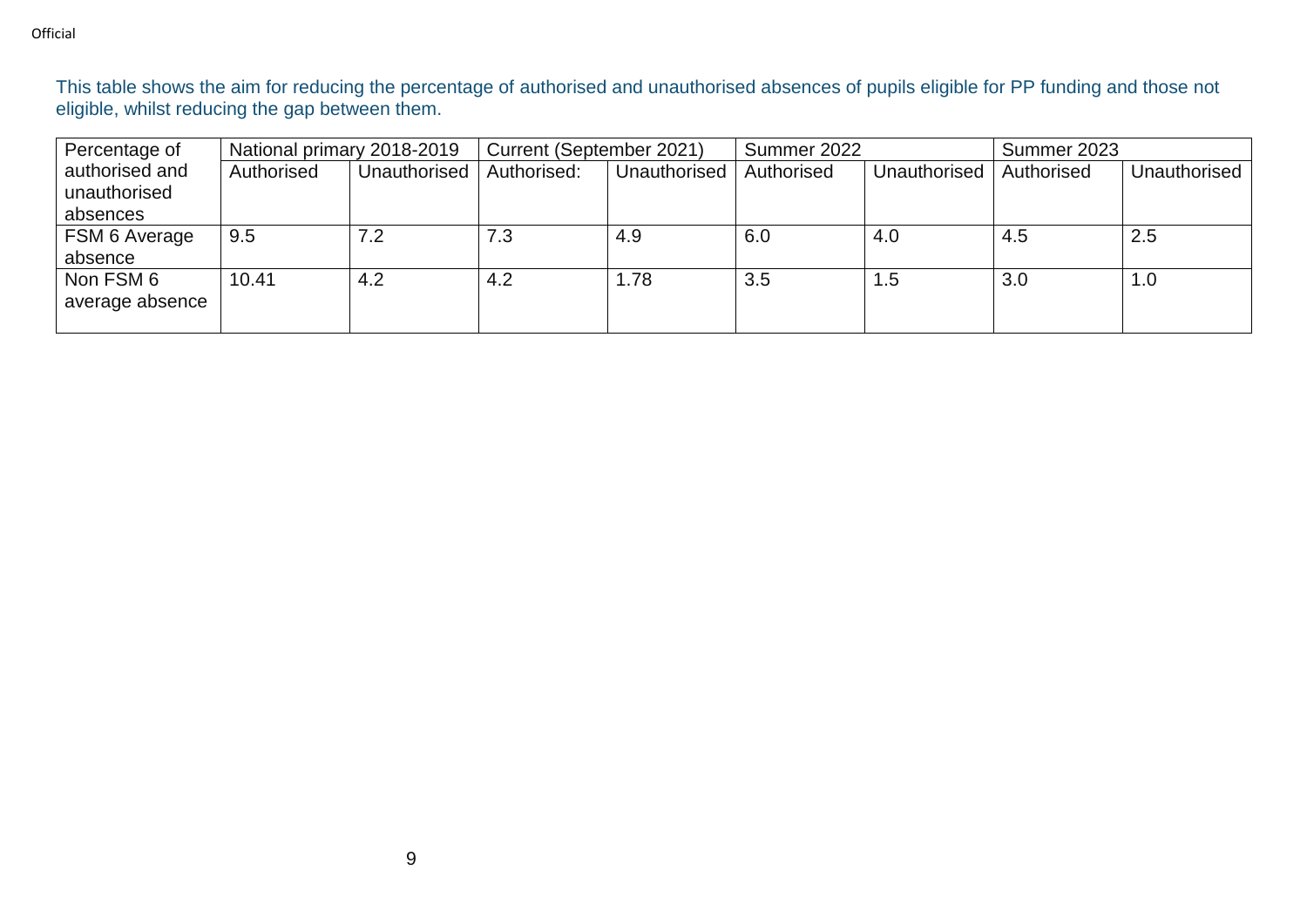### **Activity in this academic year**

This details how we intend to spend our pupil premium (and recovery premium funding) **this academic year** to address the challenges listed above.

#### **Teaching (for example, CPD, recruitment and retention)**

Budgeted cost: £ *20,757*

| <b>Activity</b>                                                                                       | Evidence that supports this approach                                                                                                                                                                                                                                                                                                      | Challenge number(s) addressed |
|-------------------------------------------------------------------------------------------------------|-------------------------------------------------------------------------------------------------------------------------------------------------------------------------------------------------------------------------------------------------------------------------------------------------------------------------------------------|-------------------------------|
| Ongoing standardised assessments<br>of pupils learning and use of gap<br>analysis.                    | Standardised tests can provide reliable insights into the<br>specific strengths and weaknesses of each pupil to help<br>ensure they receive the correct additional support through<br>interventions or teacher instruction                                                                                                                | 3,2                           |
| Ongoing CPD ensuring that teachers<br>are effectively trained to deliver our<br>unique curriculum     | Ensuring staff are well supported and skilled to deliver our<br>unique curriculum is integral to its implementation and how<br>we measure teacher effectiveness.                                                                                                                                                                          | 2, 3                          |
| A programme of release time for<br>subject leaders to meet with pupils<br>and discuss their learning. | Ensuring that curriculum leaders have the time to talk to<br>pupils to ensure that the curriculum is meeting their needs<br>and they are able to identify key learning point will help to<br>shape the future learning of pupils.                                                                                                         | 2,3                           |
| A new approach to SEAL lessons,<br>moving to JIGSAW as a whole school<br>approach to PSHCE and SRE.   | Social and emotional learning approaches have a positive<br>impact, on average, of 4 months' additional progress in<br>academic outcomes over the course of an academic year.<br>This finding, however, has very low security, so schools<br>should be especially careful to monitor the efficacy of SEL<br>approaches in their settings. | 1, 2, 4                       |
| Additional teaching staff 2 days a<br>week.                                                           | Providing teachers with the time and opportunity to deliver<br>interventions within the school day will ensure that children<br>learning needs are accurately met by a trained member of<br>staff that knows them.                                                                                                                        | 2,3                           |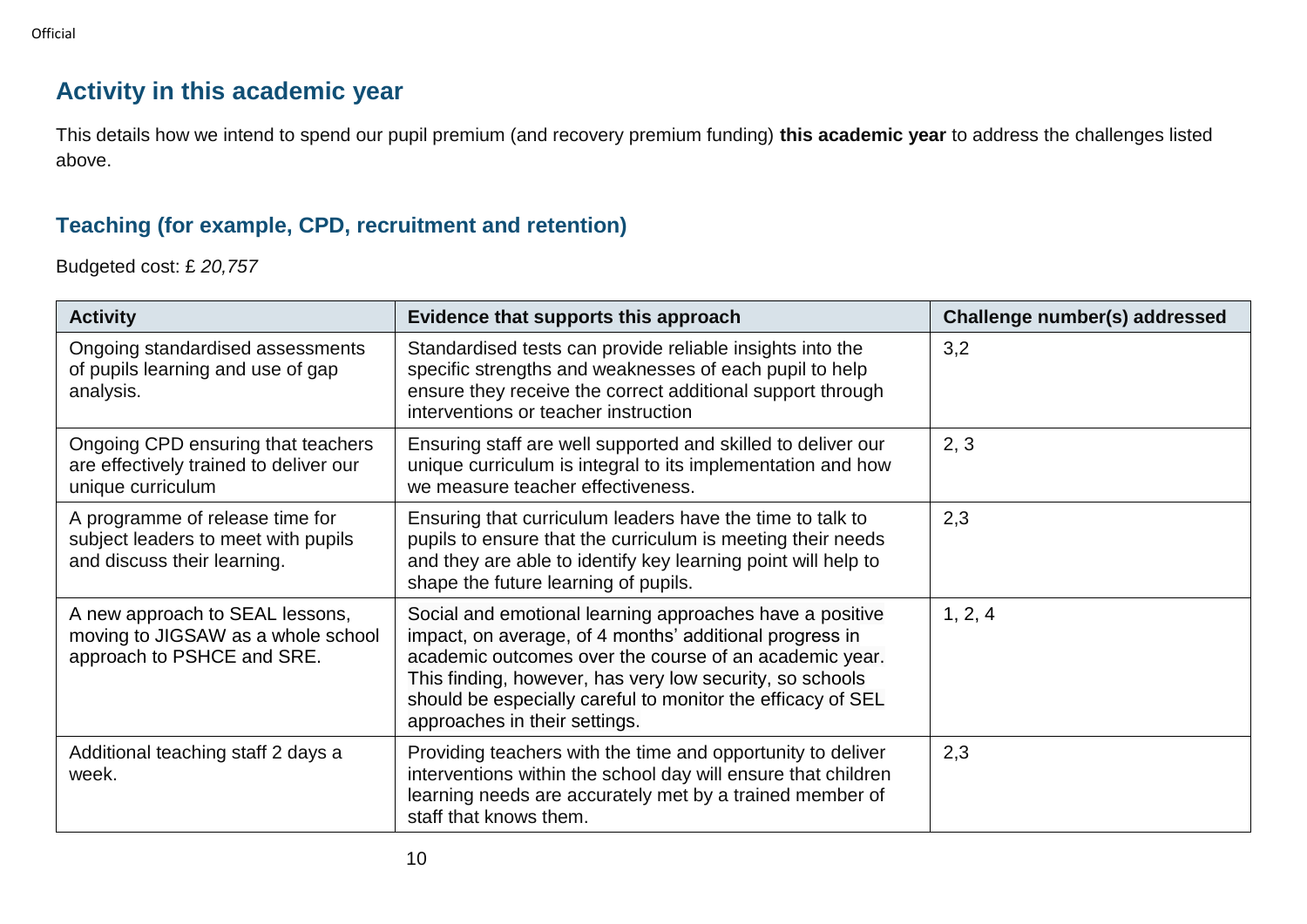## **Targeted academic support (for example, tutoring, one-to-one support structured interventions)**

Budgeted cost: £ *88,750*

| <b>Activity</b>                                                                                                                                                                   | Evidence that supports this approach                                                                                                                                                                                                                           | Challenge number(s) addressed |
|-----------------------------------------------------------------------------------------------------------------------------------------------------------------------------------|----------------------------------------------------------------------------------------------------------------------------------------------------------------------------------------------------------------------------------------------------------------|-------------------------------|
| Additional phonics sessions targeted<br>at disadvantaged pupils who require<br>further phonics support. This will be<br>delivered in collaboration with our<br>local English hub. | Phonics has a positive impact overall (+5 months) with very<br>extensive evidence and is an important component in the<br>development of early reading skills, particularly for children<br>from disadvantaged backgrounds.                                    | 2, 3                          |
| Additional teachers - assistant head<br>teacher and deputy head teachers<br>working within year groups teaching<br>alongside classroom teachers taking<br>small groups.           | Small group tuition has an average impact of four months'<br>additional progress over the course of a year.                                                                                                                                                    | 2, 3                          |
| Reducing class sizes, the activity<br>above will have a dual effect as it will<br>remove pupils from classes for small<br>group work.                                             | Additional teachers – assistant head teacher and deputy<br>head teacher working within year groups teaching alongside<br>classroom teachers taking small groups.                                                                                               | 2, 3                          |
| Teaching assistants in place to<br>support those pupils with a variety of<br>needs including SEND                                                                                 | However, well-evidenced teaching assistant interventions can<br>be targeted at pupils that require additional support and can<br>help previously low attaining pupils overcome barriers to<br>learning and 'catch-up' with previously higher attaining pupils. | 2, 3                          |
| Literacy support specialist teacher to<br>work with school in identifying and<br>supporting pupils needs                                                                          | Specialist intervention and support for teachers will allow<br>them to support pupils, target their work and support<br>progress.                                                                                                                              | $\overline{2}$                |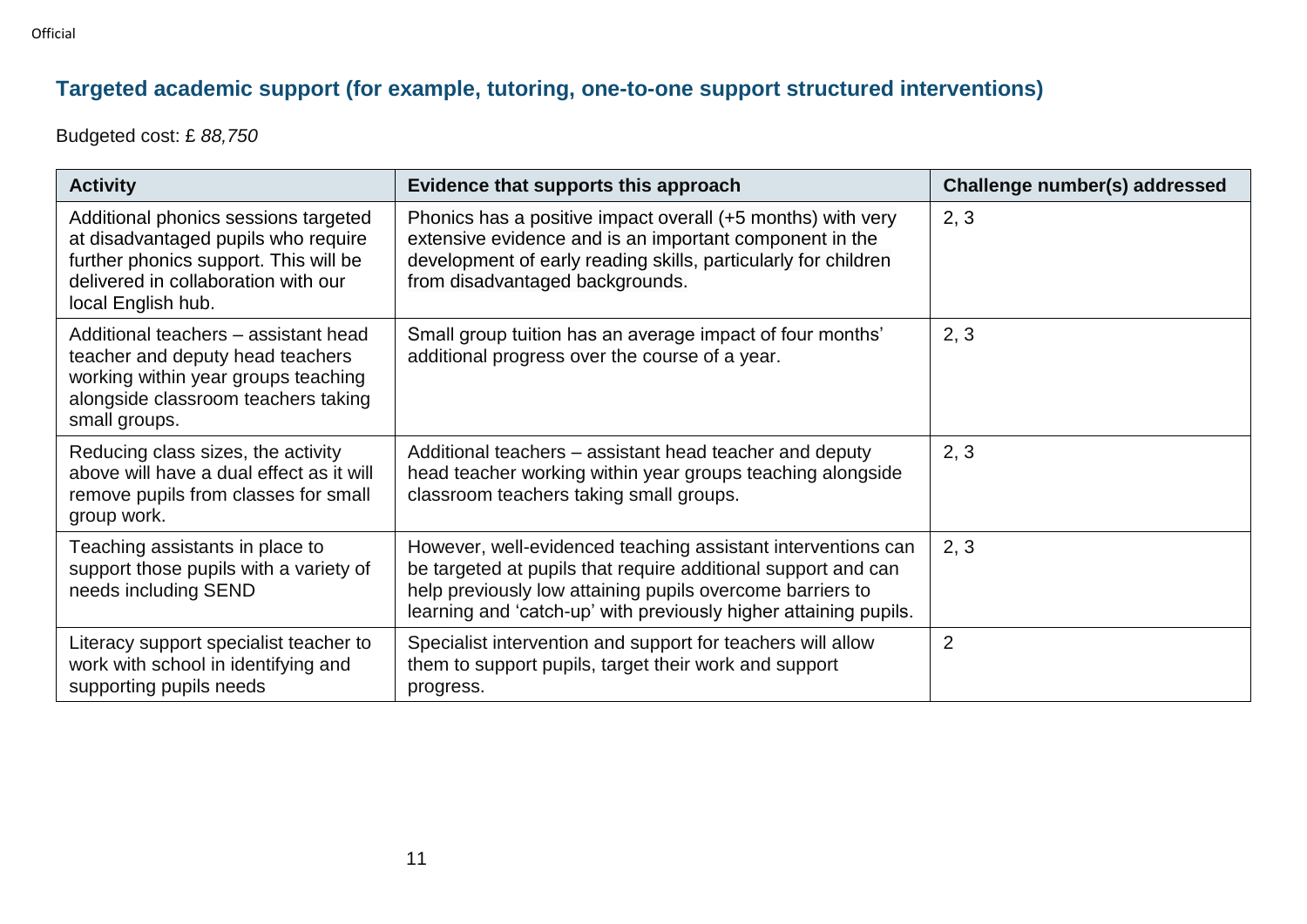## **Wider strategies (for example, related to attendance, behaviour, wellbeing)**

Budgeted cost: £ *69,022*

| <b>Activity</b>                                                                                                                                              | Evidence that supports this approach                                                                                                                                                                                                                                     | Challenge number(s) addressed |
|--------------------------------------------------------------------------------------------------------------------------------------------------------------|--------------------------------------------------------------------------------------------------------------------------------------------------------------------------------------------------------------------------------------------------------------------------|-------------------------------|
| <b>EWO</b>                                                                                                                                                   | The DfE guidance has been informed by engagement with<br>schools that have significantly reduced levels of absence and<br>persistent absence.                                                                                                                            | $\mathbf 1$                   |
| Family liaison                                                                                                                                               | The DfE guidance has been informed by engagement with<br>schools that have significantly reduced levels of absence and<br>persistent absence. A family work who can support and<br>engage with families to support the EWO work within school.                           | $\mathbf{1}$                  |
| Learning mentor                                                                                                                                              | The learning mentor will work with pupils at risk and support<br>their social and academic needs in school. This will increase<br>attendance and punctuality.                                                                                                            | 2, 3, 4, 5                    |
| Whole staff training on behaviour and<br>mindfulness through UP                                                                                              | Both targeted interventions and universal approaches can<br>have positive overall effects. (EEF)                                                                                                                                                                         | 1, 2, 3, 4                    |
| UP therapeutic service to support<br>individual pupils high level needs that<br>would otherwise not be addressed in<br>the community.                        | This will support pupils who may have additional behavioural<br>needs and support teachers in working closely with these<br>pupils. Pupil's therapeutic needs being met means they will<br>be better placed to engage with the curriculum.                               | 1, 2, 3, 4                    |
| Skills builder trips, experience day<br>and training for staff as part of our<br>enterprise curriculum                                                       | The provision of very high-quality hands-on trips to apply the<br>learning that the pupils have untaken is an essential part on<br>broadening horizons and embedding knowledge. This is<br>accompanied by training for all staff on delivery of enterprise<br>education. | 1, 2, 3, 4, 5                 |
| Magic breakfast to ensure that pupils<br>are able to access breakfast club and<br>ensure that they have an appropriate<br>breakfast before starting the day. | Pupils who do not arrive on time to school will miss out on<br>learning time and also be impacted on socially. The provision<br>of breakfast club ensures that pupils are onsite for the start of<br>the day.                                                            | 1, 3                          |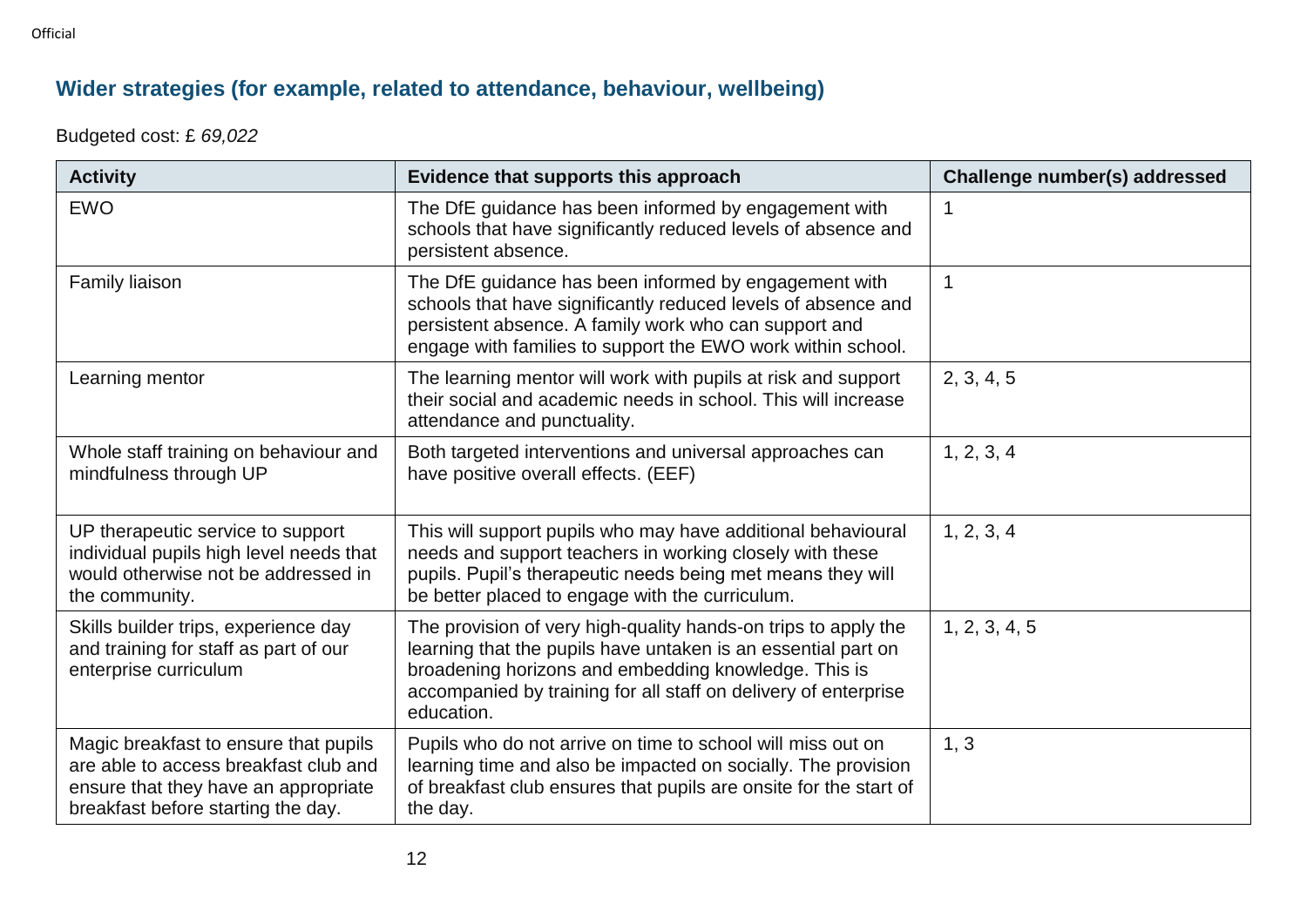|                                                                                                                                | Ensuring that all pupils have access to a healthy breakfast<br>and are not hungry or malnourished will facilitate them in<br>accessing the lessons. Pupils will be unable to learn<br>effectively if they are hungry. |         |
|--------------------------------------------------------------------------------------------------------------------------------|-----------------------------------------------------------------------------------------------------------------------------------------------------------------------------------------------------------------------|---------|
| Provision for all pupils to have trip<br>costs supported or met.                                                               | This will enhance the curriculum offer for all pupils and<br>support parental and family engagement with school.                                                                                                      | 4, 5    |
| Music provision/ Enhancement weeks<br>Ensuring a wide spanning curriculum<br>that gives all pupils an opportunity to<br>shine. | Ensuring that all pupils have the opportunity to demonstrate<br>their individual skills will enhance self-esteem and promote<br>positive engagement with school and learning.                                         | 1, 4, 5 |

## **Total budgeted cost: £** *178,529*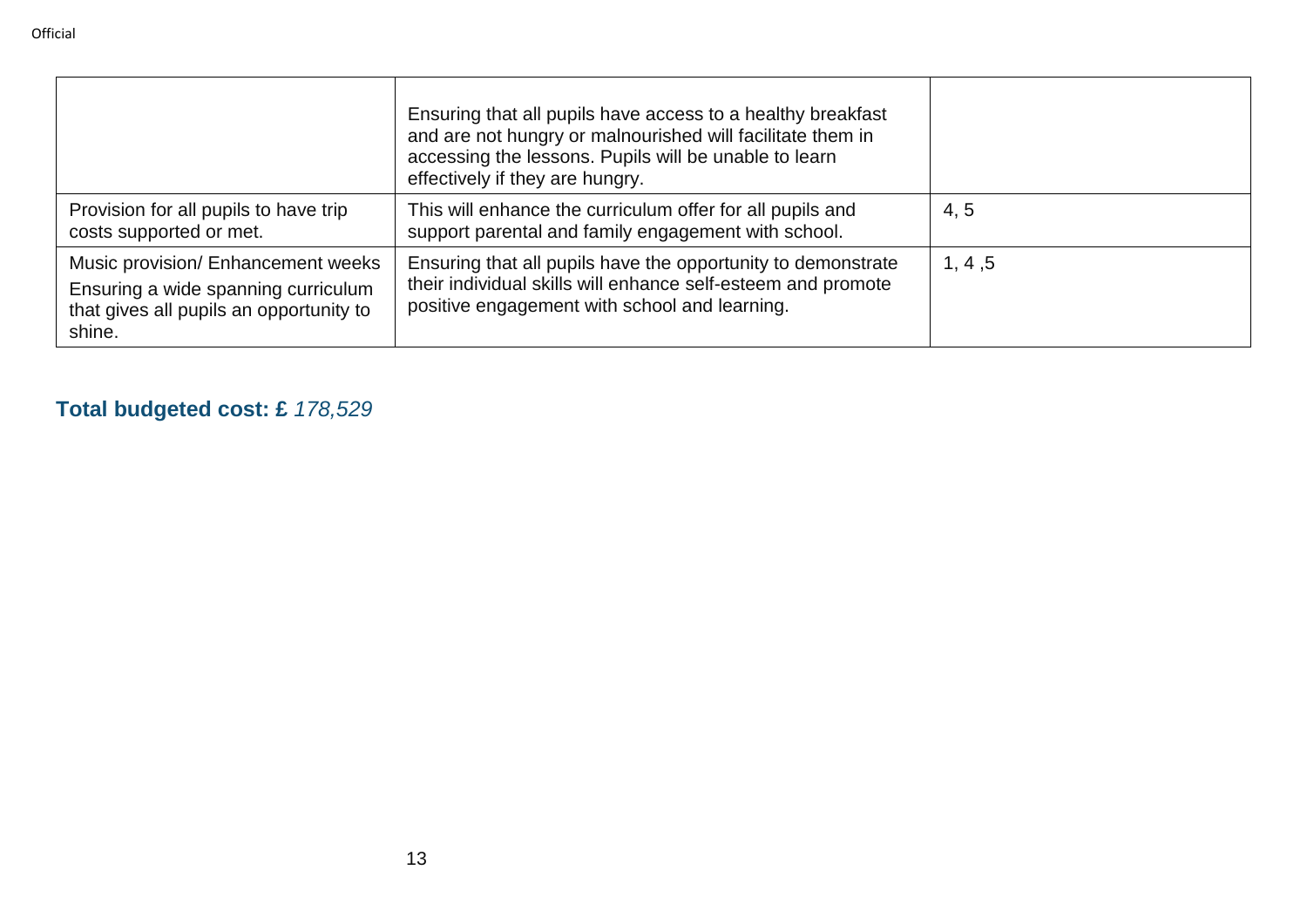## **Part B: Review of outcomes in the previous academic year**

### **Pupil premium strategy outcomes**

The impact of the pupil premium and catch up spend shows a positive impact on pupil premium pupils' progress based on the school's internal data. This progress, however, is within year and does not mitigate the overall attainment lost compared with previous years attainment points. Whilst it is positive to say that progress was made for this group and others in school it is important to understand that this is in a wider picture of an overall drop in the typical attainment profile of the school.

The largest parts of the school pupil premium spend are related to two direct areas that will also have been affected through the pandemic and from the analysis it is right that those areas continue to be addressed. The main focus of the spend has been on

- pupils' mental wellbeing and
- direct teaching support.

The table below shows the percentage of pupils working at Age Related Expectation (ARE) or above for Reading Writing and Maths. Baseline assessments were done Autumn term so we could track the progress of these groups through the year. There was little data for 2019/20 that we were secure represented the true situation of the pupils as a group, so we tracked primarily on individual bases, but have collated the data as a whole for the end of 2020/21.

| Whole school                         | <b>Reading</b>     |            | Writing            |      | <b>Maths</b>       |            |
|--------------------------------------|--------------------|------------|--------------------|------|--------------------|------------|
|                                      | On track or higher |            | On track or higher |      | On track or higher |            |
| Green cells indicate<br>improvements | <b>Autumn</b>      | <b>Sum</b> | Aut                | Sum  | Aut                | <b>Sum</b> |
| <b>Pupil Premium</b>                 | 51.0               |            | 54.5               | 63.7 | 66.3               | 64.7       |
| Not Pupil Premium                    | 72.6               |            | 77.3               | 75.4 | 79.9               | 79.3       |

Progress within the group of pupils identified as pupil premium was strong for both Reading and Writing. In Reading we saw a movement of 19% of pupil premium pupils from 'below ARE' to 'at expected age related expectation' or 'above expected age related expectation', and in Writing we saw a movement of 9.2% of pupils from 'below' to 'ARE' or 'above'. The continued progress of pupils or maintenance of where they were in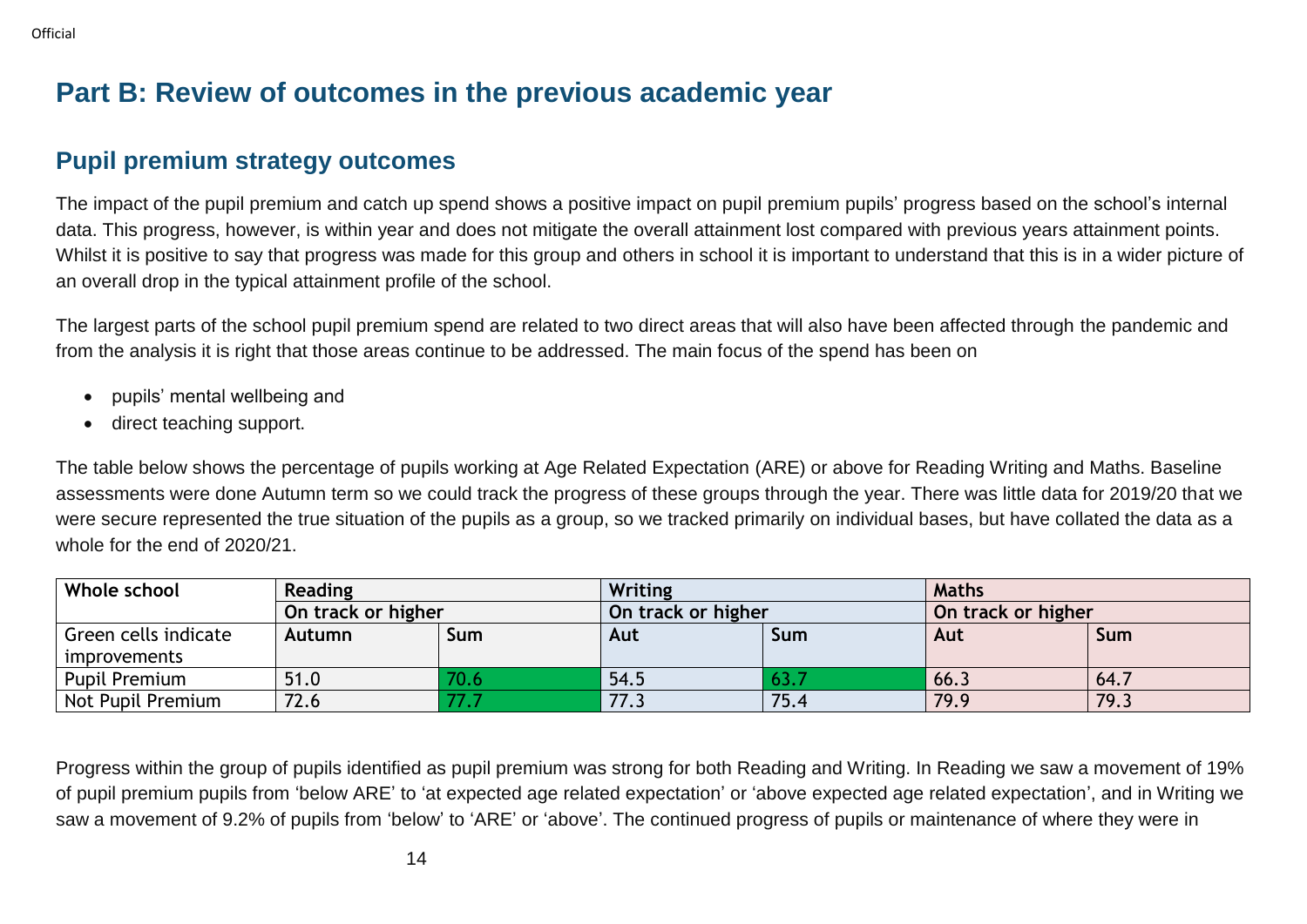Autumn based on 2 terms present in school and 1 term virtual supports the positive impact of the pupil spend. The DfE find in "Understanding progress in the 2020/21 academic year Interim findings January 2021" that "Estimated learning loss in reading 2020/21" for Year 3 – Year 6 ranged between 1.8 and 2.0 months. The maintenance and progress over the school year demonstrates the reversal that was needed and achieved.

| Due to COVID-19, performance measures have not been published for<br>2020 to 2021, and 2020 to 2021 results will not be used to hold schools<br>to account. Given this, please point to any other pupil evaluations<br>undertaken during the 2020 to 2021 academic year, for example,<br>standardised teacher administered tests or diagnostic assessments<br>such as rubrics or scales.<br>If last year marked the end of a previous pupil premium strategy plan,<br>what is your assessment of how successfully the intended outcomes of<br>that plan were met? | During the 2020-21 period the school used standardised assessments<br>to support judgements and measure progress.<br>Assessments we used were:<br>Progress and Understanding in Maths (PUMA)<br>Progress in Reading Assessment (PiRA)<br><b>NFER Reading Assessment</b><br><b>NFER Maths Assessment</b><br><b>National Curriculum KS1 Tests</b><br><b>National Curriculum KS2 Tests</b><br><b>National Curriculum Phonics Screening Materials</b> |
|-------------------------------------------------------------------------------------------------------------------------------------------------------------------------------------------------------------------------------------------------------------------------------------------------------------------------------------------------------------------------------------------------------------------------------------------------------------------------------------------------------------------------------------------------------------------|---------------------------------------------------------------------------------------------------------------------------------------------------------------------------------------------------------------------------------------------------------------------------------------------------------------------------------------------------------------------------------------------------------------------------------------------------|
|-------------------------------------------------------------------------------------------------------------------------------------------------------------------------------------------------------------------------------------------------------------------------------------------------------------------------------------------------------------------------------------------------------------------------------------------------------------------------------------------------------------------------------------------------------------------|---------------------------------------------------------------------------------------------------------------------------------------------------------------------------------------------------------------------------------------------------------------------------------------------------------------------------------------------------------------------------------------------------------------------------------------------------|

## **Externally provided programmes**

*Please include the names of any non-DfE programmes that you purchased in the previous academic year. This will help the Department for Education identify which ones are popular in England*

| Programme | <b>Provider</b> |
|-----------|-----------------|
|           |                 |
|           |                 |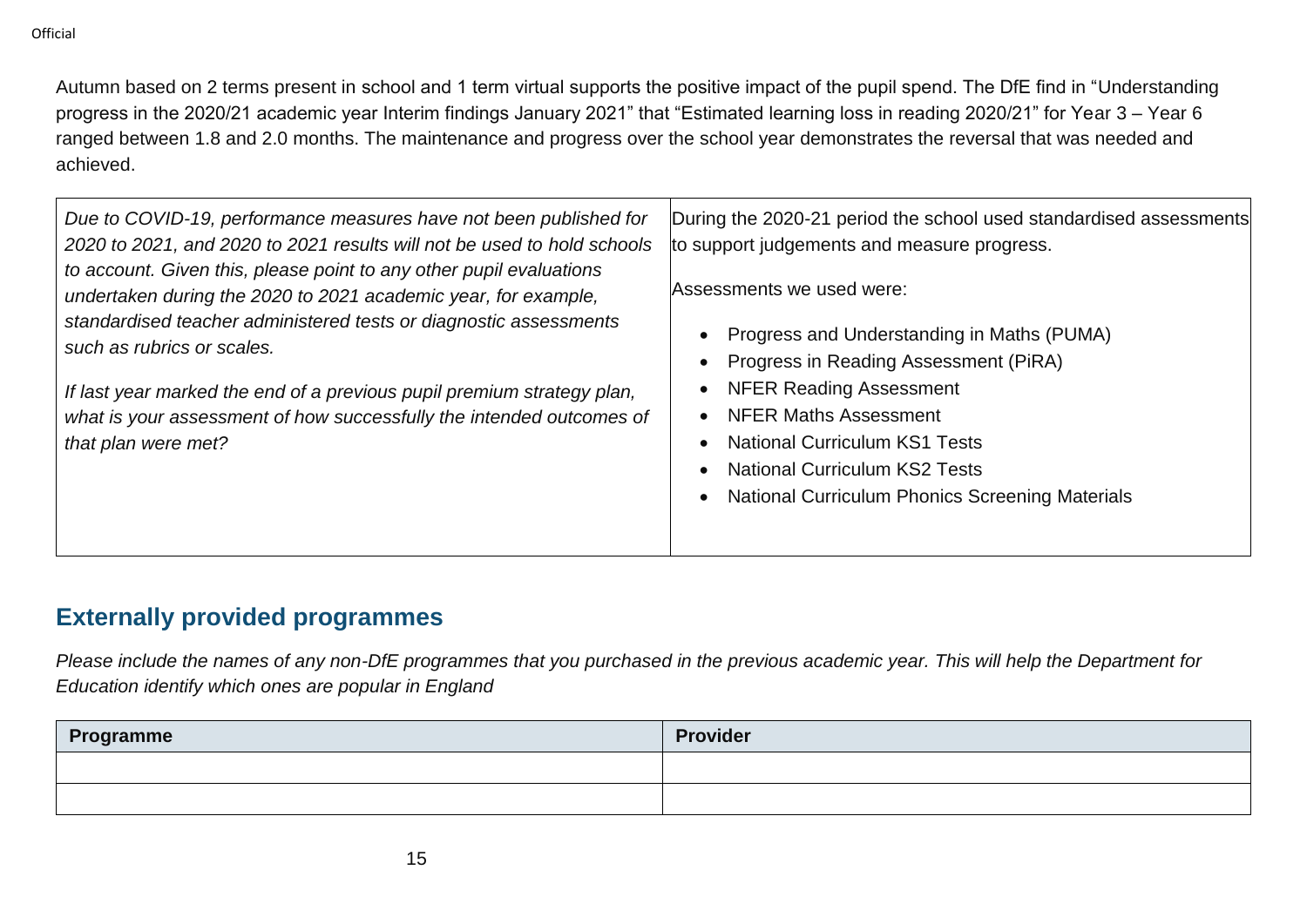Official

# **Service pupil premium funding (optional)**

*For schools that receive this funding, you may wish to provide the following information:* 

| <b>Measure</b>                                                                    | <b>Details</b> |
|-----------------------------------------------------------------------------------|----------------|
| How did you spend your service pupil premium allocation last<br>academic year?    | n/a            |
| What was the impact of that spending on service pupil premium<br>eligible pupils? | n/a            |